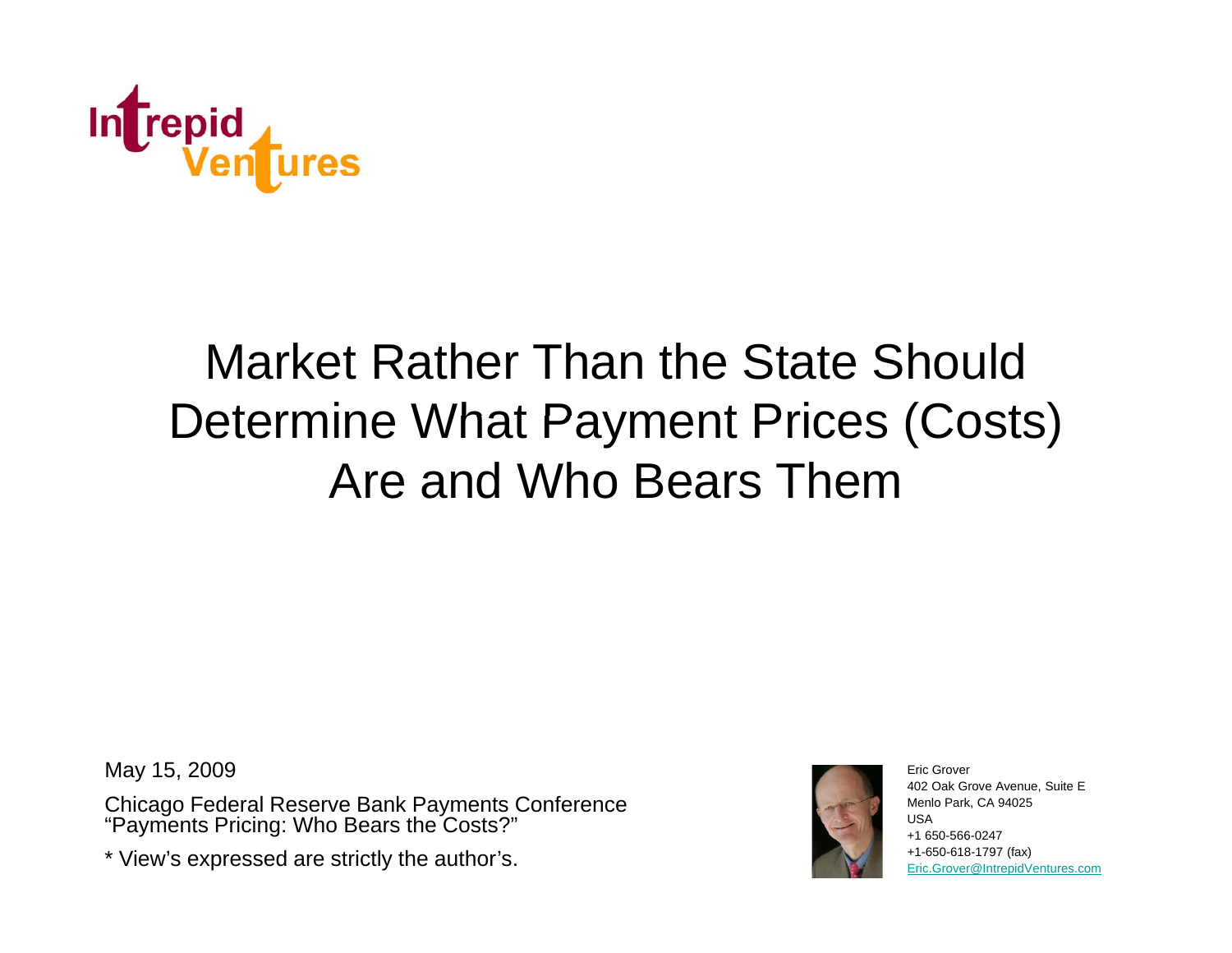There are two sharply contrasted though often not clearly disclosed views on how the retail payments industry should be organized and resources allocated.

#### Market Model

- $\bullet$  Prices set by profit-seeking firms in competitive free-markets at each •stage in the value chain dynamically allocate resources
- $\bullet$  Government is the night watchman
	- US while far from perfect is <sup>a</sup> reasonable and evolving example

#### Public Utility Model

- $\bullet$  Enlightened central planners or regulators determine optimal prices
	- "Credit Card Fair Fee Act of 2008" and the EU regulators bullying MasterCard to lower credit and debit interchange and rescind fees it charges its licensees are illustrative.
- •Seek cost recovery rather than value framework for interchange.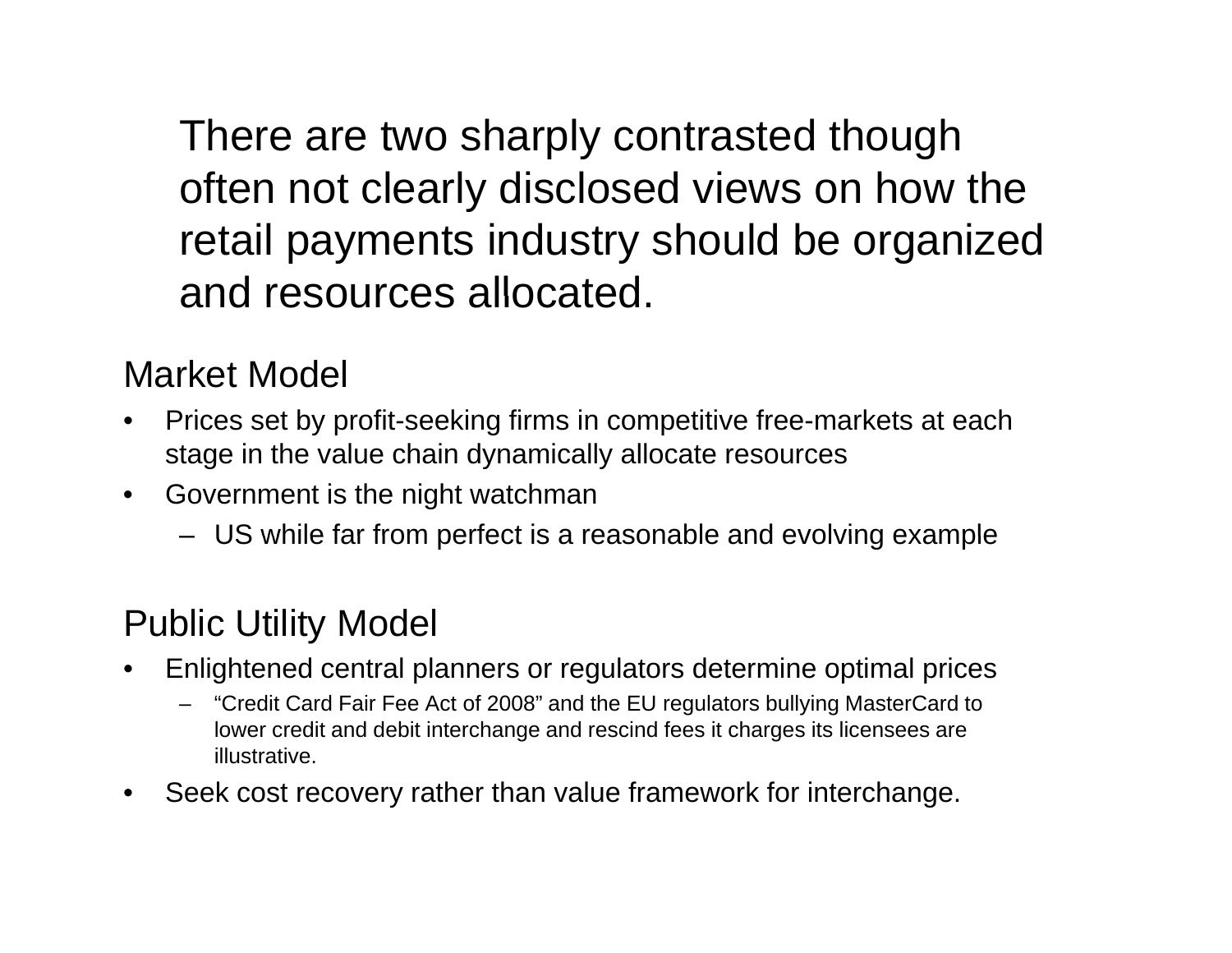#### Public Utility Model

- • The merchant lobby and many regulators and politicians advocate greater government control of open, commercial retail payment system pricing and de facto to treat networks as utilities.
- $\bullet$  While not ideologically hostile to free-markets, merchants seek through the political process to extract pricing concessions they can't get in the market. Situational argument.
	- Retailers such as Wal-Mart and Overstock.com decry interchange yet reap interchange revenue from general-purpose credit cards they issue.
- $\bullet$  Consumers vote in the market with each payment product and purchase decision. They take the systems' benefits for granted.
- $\bullet$ For regulators and politicians intervention is difficult to resist.
- $\bullet$  A class of smart regulators can analyze at a point in time and in the value chain and by their compass try to determine and prescribe the right answer. However, neither Neelie Kroes nor any electronic payment system judge John Conyers and Dick Durbin would designate bring greater intelligence to bear than that embedded in the dynamic intelligence of billions of market decisions and the interplay of more than a dozen networks, thousands of FIs, millions of merchants and hundreds of millions of cardholders.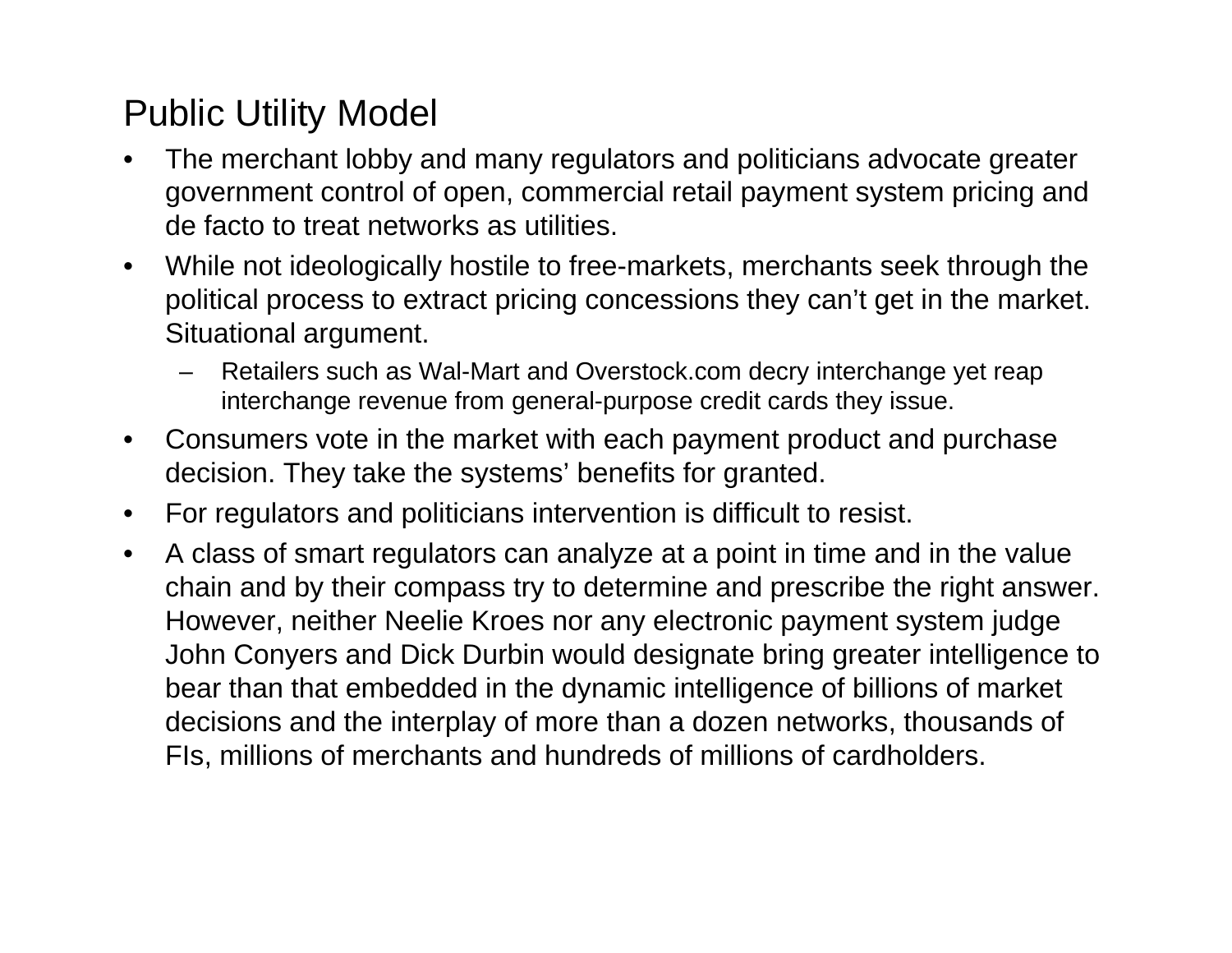## Retail Electronic Payment Networks Topography



Payment messages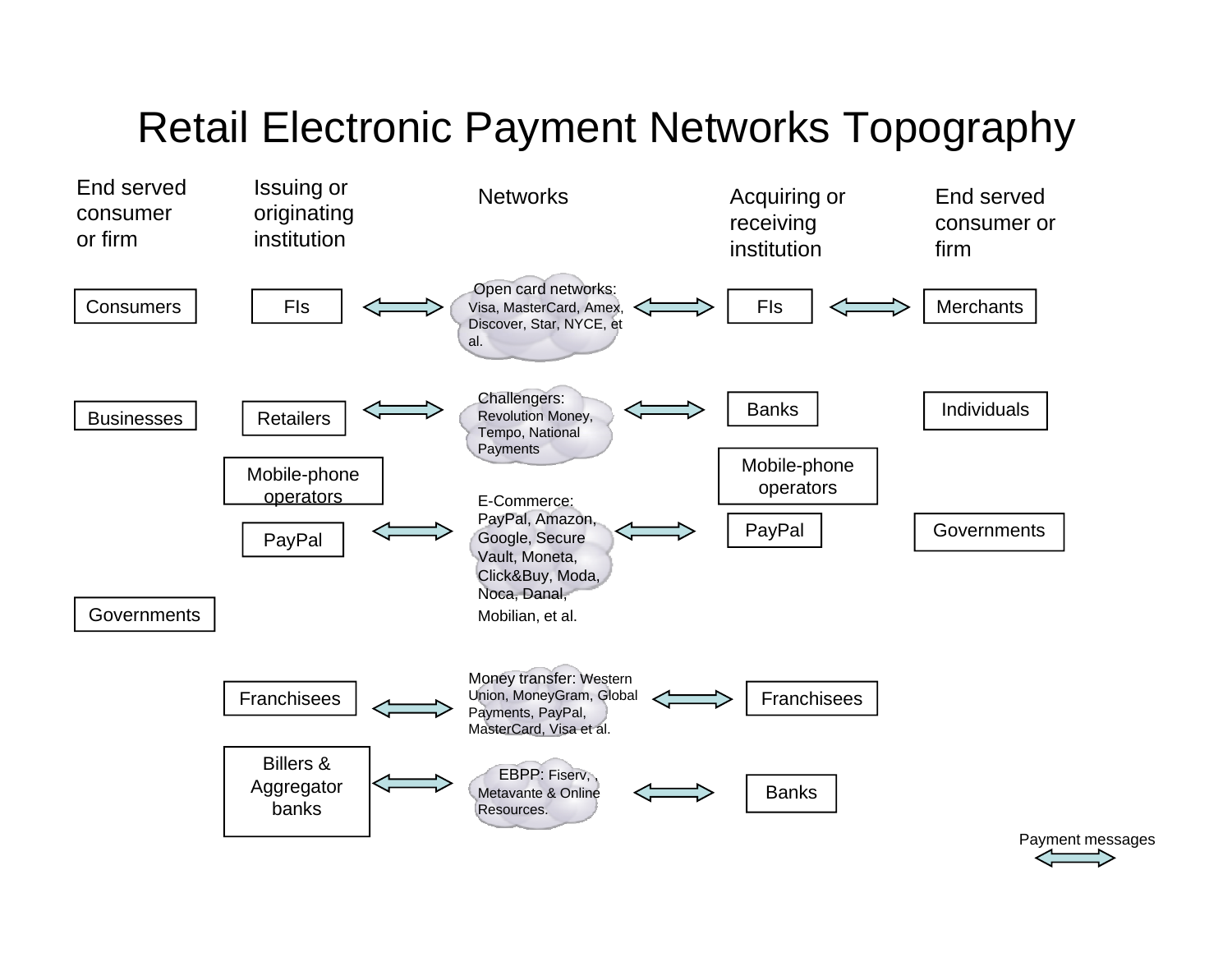### The Spend Side of the Network

- $\bullet$  Notwithstanding substantial US issuer consolidation, credit and prepay cards remain fiercely competitive, debit however much less so.
- $\bullet$  What would enhance issuer competition and therefore innovation and value delivered?
- $\bullet$  Nontraditional issuers participating more directly, which is in the interest of the networks, if not retail banks
	- Retailers
	- Mobile-phone operators have enormous reach and can enhance both issuance and for small merchants acceptance convenience, near-term particularly in emerging markets abroad.
	- Insurance carriers
- $\bullet$  Decoupled debit is potentially a game changer creating genuine debit competition.
- $\bullet$  Card # portability à la mobile-phones and/or greater use of email and phone # aliases linked to underlying payment accounts.
- $\bullet$ Enabling cardholders to route transactions to different accounts within an issuer and across issuers.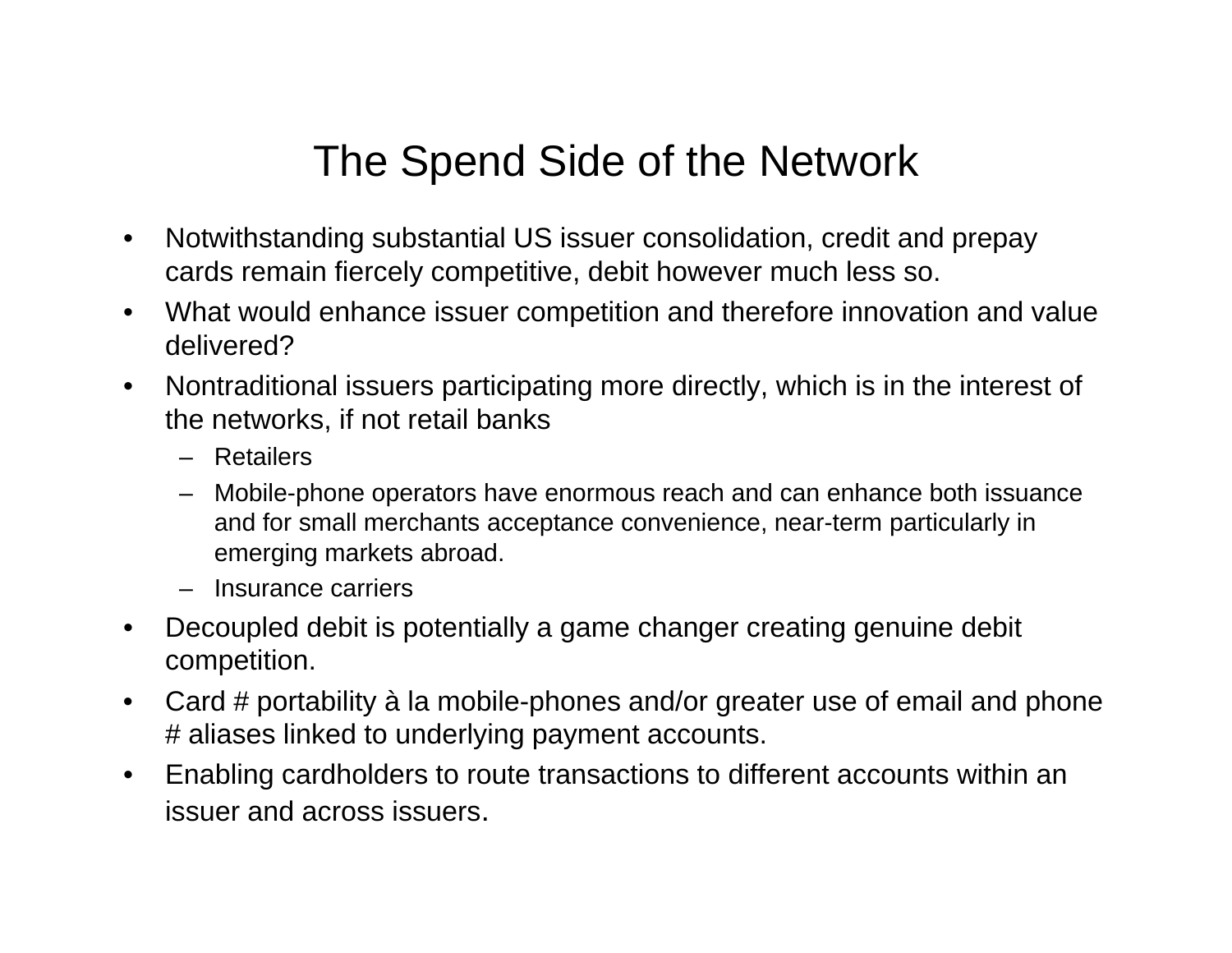#### The Acceptance Side of the Network

- $\bullet$  Provision of payment card acceptance in the US is hypercompetitive. At the high-end of the market it's a commodity.
- $\bullet$  The industry continues however to profitably extend acceptance to ever smaller and nontraditional merchants.
- $\bullet$ • Distinction between a "merchant" and individual will blur as networks enable tiny firms and individuals to participate on both sides of the network.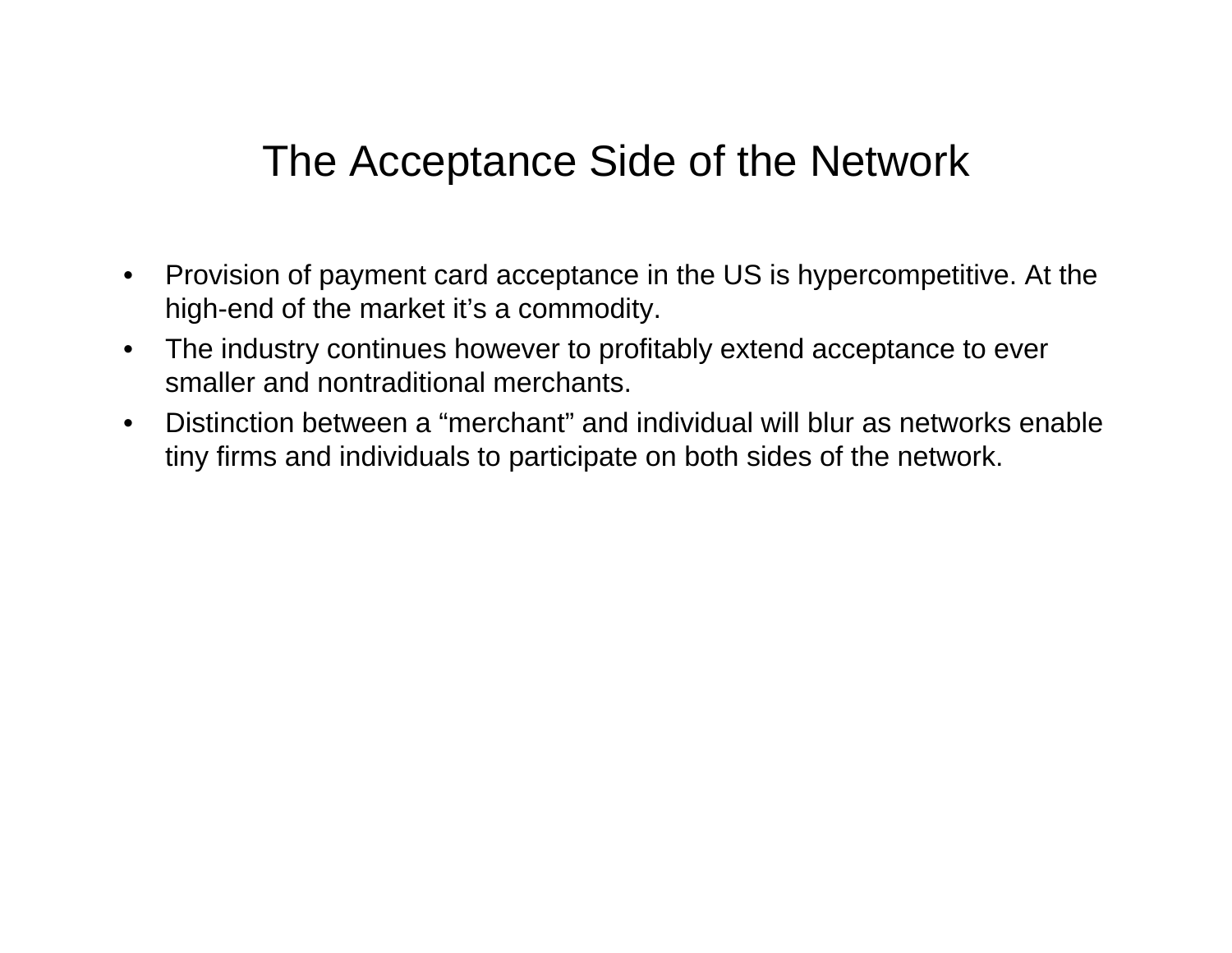### Networks: the Heart of the Payments Ecosystem

- • There are markets such as France (for the moment) and China with monopoly, bank-owned, not-for-profit retail general-purpose card-payment networks.
- • In stark contrast, the US retail card payment networks market is vigorously competitive. Banks are paramount customers.
- •Four full-suite card payment networks (Amex, Discover, MasterCard and Visa), national debit networks such as Star and NYCE, ecommerce network PayPal, and a host of challengers compete.
- $\bullet$ Discover closing acceptance gap by opening up.
- Traditional card network competition intensifying.
- $\bullet$ Some e-commerce payment networks will extend to the physical POS.
- $\bullet$  Boundaries between traditional money transfer and electronic P2P networks including global card payment networks likely to blur.

There is no market failure. At every stage in the US electronic retail card payments value chain competition is fierce.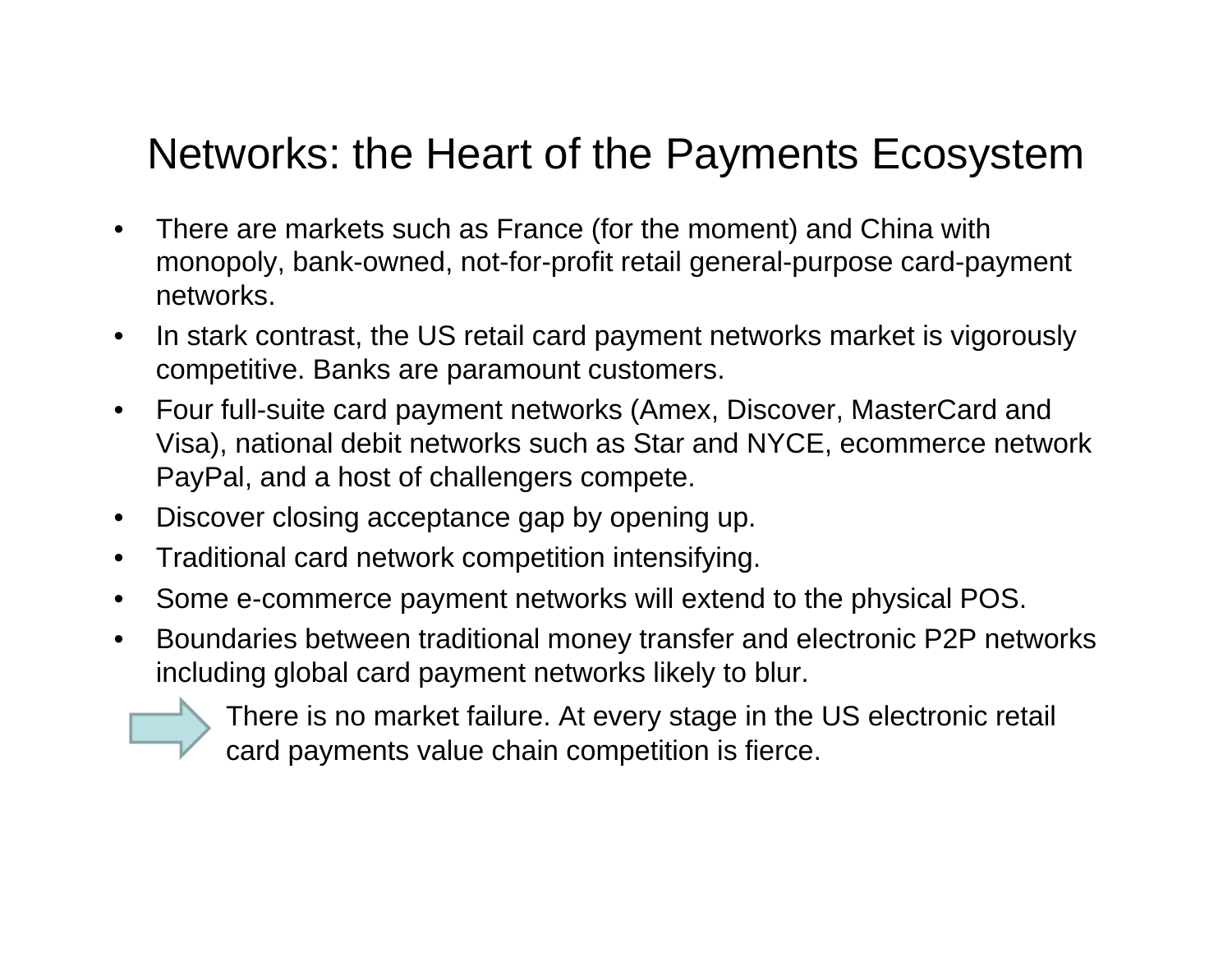## So what's the problem? Asymmetric Pricing?

- $\bullet$  Many two-sided networks price asymmetrically to maximize total network value.
- $\bullet$ • Asymmetric pricing is not immediately intuitive and therefore has been easy to demagogue against.
- $\bullet$  The merchant lobby prefers the cost-recovery utility to the pay-for-value framework.
- $\bullet$  For payment networks interchange flows both ways.
	- For ATMs from cardholders and issuers to ATM owners including merchants
	- $-$  For purchases, from merchants to issuers to cardholders
- $\bullet$  Interchange fuels issuer innovation.
	- A range of prepay products, credit & debit rewards, decoupled debit, etc.
- $\bullet$  Many two-sided network markets charge one side of the network more than the other.
	- Client/server software. Internet browsers, Adobe clients, etc.
	- Content on and offline, advertisers subsidize readers
	- Bars often discount drinks for women but not men.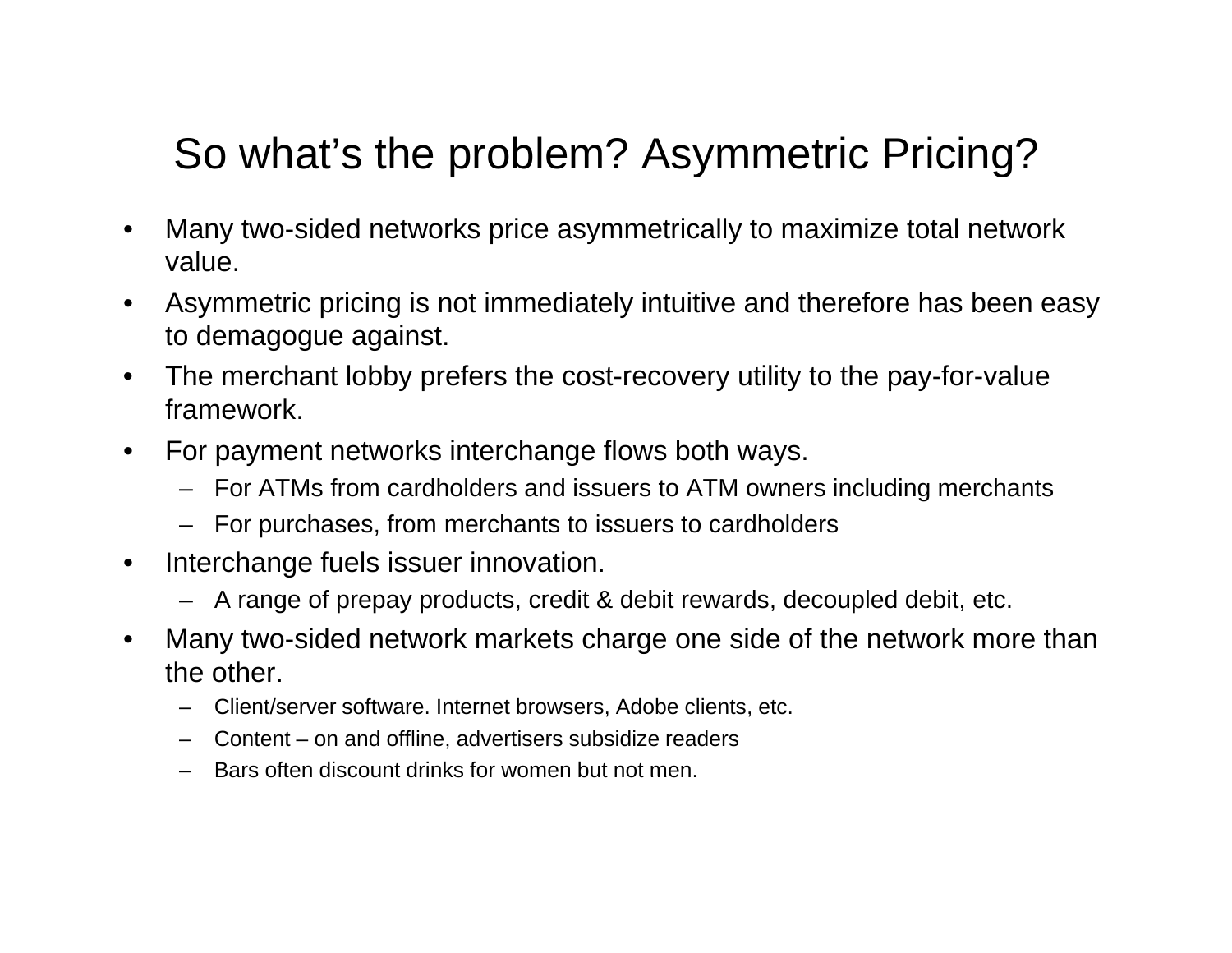## Framing Thinking About Intervention

- $\bullet$  Most effective legal and regulatory interventions are discrete and aim to systematically enhance competition by fixing governance or structural problems.
	- 1998 DOJ suit forced bankcard associations MasterCard and Visa to permit US banks to participate in Amex and Discover, thereby increasing network competition.
	- Merchant interchange antitrust suits had the unintended positive consequence of banks spinning off MasterCard and Visa
- $\bullet$  It is very unclear anything is broken in the US retail payments market, other than increasing politicization of credit card fees and practices.
- $\bullet$  In contrast there are markets abroad where there may indeed be a case for a systematic fix.
- $\bullet$  In Brazil Redecard and VisaNet enjoy MasterCard and Visa merchant acquiring monopolies respectively, which is in nobody's interest except their owners'. If and when an Elavon, a First Data or a Global Payments enters the market, it would want to provide MasterCard and Visa, acceptance – a superior merchant value proposition, immediately causing Redecard and VisaNet to go dual igniting competition.
- $\bullet$  Notwithstanding China's WTO commitment to open up its domestic payment card market at the end of 2006, China UnionPay continues to be a protected monopoly.
- • In Europe except for MasterCard, the major general-purpose payment networks are bank associations. Could jawbone banks to spin off Visa EU and national networks such as Cartes Bancaires, Girocard, PagoBancomat and PIN.